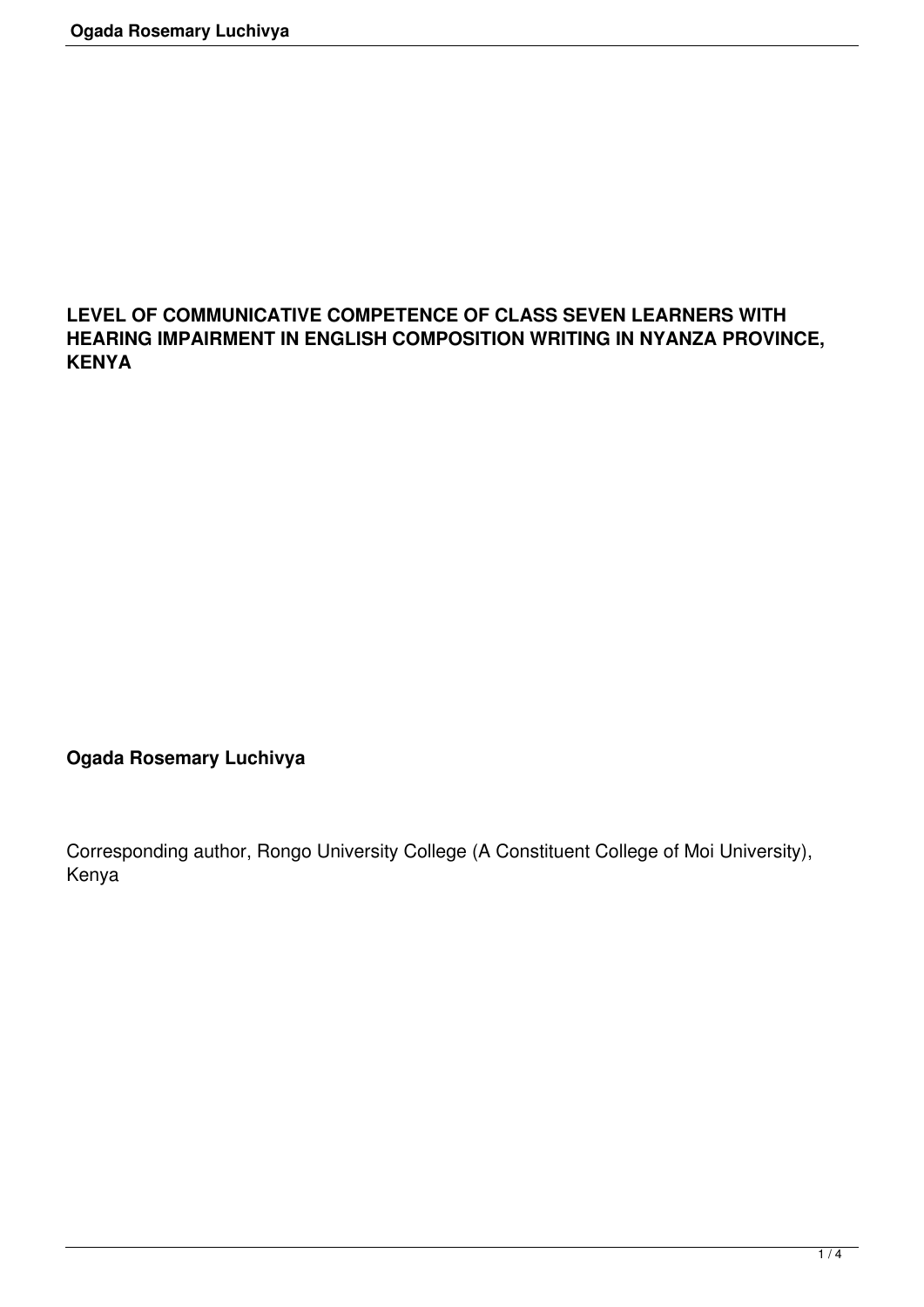**Matu, P. M.**

Technical University of Kenya, Kenya

**Juma Stella A.**

Rongo University College (A Constituent College of Moi University), Kenya

**CITATION:** Luchivya, R. O., Matu, P. M. & Juma, A. S. (2016). Level of Communicative Competence of Class Seven Learners with Hearing Impairment in English Composition Writing in Nyanza Province, Kenya. *Inte rnational Journal of Arts and Entrepreneurship.*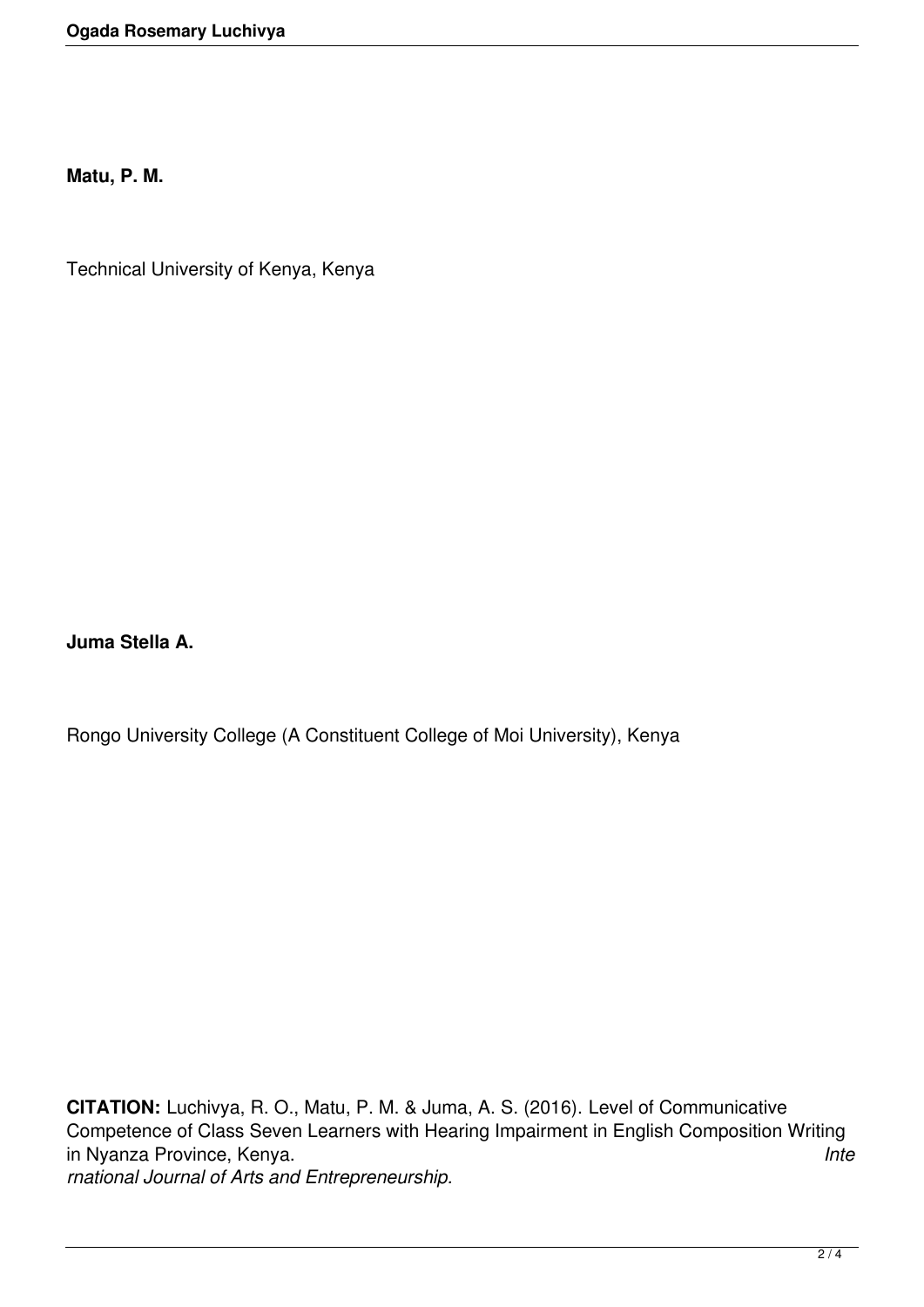Vol 5 (5). 1-12

## **ABSTRACT**

The Kenya Certificate of Primary Education results over the years show that learners with hearing impairment perform poorly in English compared to their hearing counterparts. In Nyanza Province schools for learners with hearing impairment, the highest mean score in English in the period

2005-2007 was 47.72%. A summary of the national examination scores in 2009 and 2010 put English composition scores at 40.48% and 42.70% respectively. The purpose of this study was to establish the level of English communicative competence of class seven learners with hearing impairments in Nyanza Province, Kenya. A descriptive survey design was used in this study. The study was carried out in Nyanza Province. Target population comprised 71 learners and 5 teachers of English. Saturated sampling technique was used to select 64 learners and 4 teachers of English. Data was collected using document analysis guides and questionnaires. To establish reliability, a pilot study was carried out with 1 teacher and 7 learners which constituted 10% of the population who did not form part of the study. Research instruments were presented